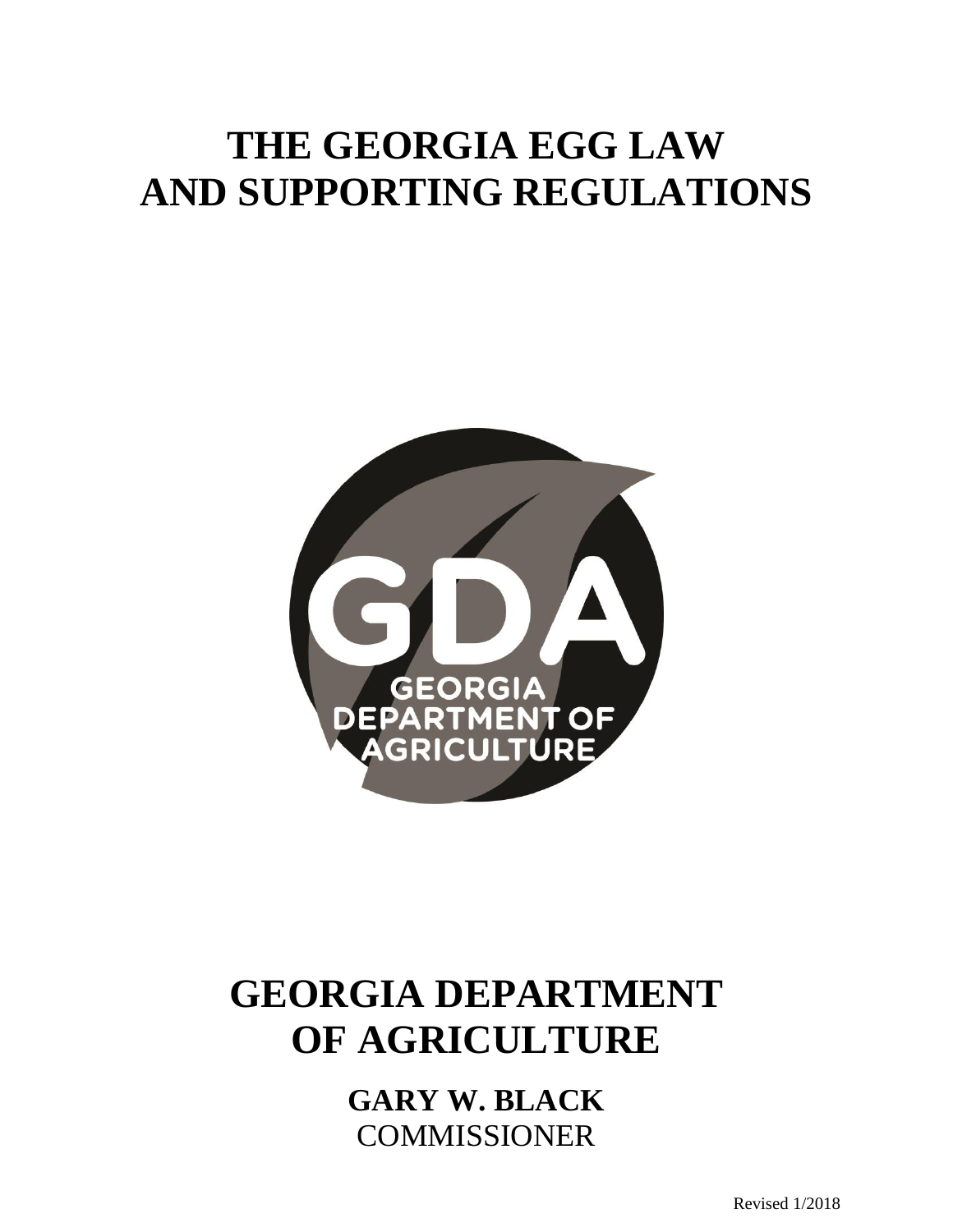## **CONTENTS**

### **THE OFFICAL CODE OF GEORGIA** TITLE 26, CHAPTER 2, ARTICLE 8: EGGS

| <b>Section</b> | <b>Statutes</b>                                                                                                                                        | Page           |
|----------------|--------------------------------------------------------------------------------------------------------------------------------------------------------|----------------|
| $26 - 2 - 260$ | <b>DEFINITIONS</b>                                                                                                                                     | $\overline{2}$ |
| $26 - 2 - 261$ | <b>CLASSIFICATION OF EGGS</b>                                                                                                                          | $\overline{2}$ |
| $26 - 2 - 262$ | REGISTRATION OF ENTITIES DEALING IN EGGS                                                                                                               | $\overline{4}$ |
| $26 - 2 - 263$ | LICENSE REQUIRED FOR WHOLESALER OR EGG HANDLER; GROUNDS FOR<br>SUSPENSION OR REVOCATION; TRANSFERABILITY; EXEMPTION                                    | $\overline{4}$ |
| $26 - 2 - 264$ | SALES BY ENTITIES DEALING IN EGGS; EXEMPTION OF PRODUCERS FROM<br><b>TAXATION AND LICENSING</b>                                                        | $\overline{4}$ |
| $26 - 2 - 265$ | DEALER'S INVOICES OF SALES TO BE FURNISHED TO DEPARTMENT OF<br>AGRICULTURE ON REQUEST; EXCEPTION FOR SALES TO CONSUMERS                                | $\overline{4}$ |
| $26 - 2 - 266$ | INSPECTORS AND ASSISTANTS; CONFISCATION AND DESTRUCTION OF EGGS<br>FOUND UNFIT FOR HUMAN CONSUMPTION                                                   | 5              |
| $26 - 2 - 267$ | PROMULGATION OF RULES, REGULATIONS, GRADES, AND STANDARDS; POWERS<br>OF INSPECTORS                                                                     | 5              |
| $26 - 2 - 268$ | INFORMATION LABELS AFFIXED TO CASES OF EGGS                                                                                                            | 5              |
| $26 - 2 - 269$ | PLACARD TO BE DISPLAYED; CONTENTS                                                                                                                      | 6              |
| $26 - 2 - 270$ | RECIPROCAL MARKETING AGREEMENT TO VARY LABELING REQUIREMENTS                                                                                           | 6              |
| $26 - 2 - 271$ | "WITHHOLD FROM SALE ORDERS"; COST OF INSPECTION AND RELEASE                                                                                            | 6              |
| $26 - 2 - 272$ | LICENSING OF CANDLERS AND GRADERS OF EGGS; PROMULGATION OF RULES<br>AND REGULATIONS REGARDING QUALIFICATIONS; TEMPORARY WORK<br><b>WITHOUT LICENSE</b> | 6              |
| $26 - 2 - 273$ | REFRIGERATION AND OTHER HANDLING REQUIREMENTS                                                                                                          | 7              |
| $26 - 2 - 274$ | PENALTY; DUTY OF PROSECUTING ATTORNEYS TO PROSECUTE VIOLATIONS                                                                                         | 7              |

### **DEPARTMENT OF AGRICULTURE REGULATIONS** CHAPTER 40-3: EGG INSPECTION

| <b>Citation</b>   | <b>Regulations</b>                                                                  | Page |
|-------------------|-------------------------------------------------------------------------------------|------|
| $40-3-1-01$       | OPEN DATING ON EGG CASES AND EGG CARTONS                                            | 8    |
|                   | 40-3-1-02 INSPECTION OF EGGS                                                        | 8    |
| $40 - 3 - 1 - 03$ | UNFIT EGGS                                                                          | 9    |
| $40 - 3 - 1 - 04$ | DETERMINING VIOLATOR OF THE GEORGIA EGG LAW AND THE RULES AND<br><b>REGULATIONS</b> | Q    |
| $40-3-2-01$       | EGG PROCESSING PLANTS, ETC.                                                         | 9    |
|                   | 40-3-3-.01 EGG BREAKING ROOM SANITATION                                             | Q    |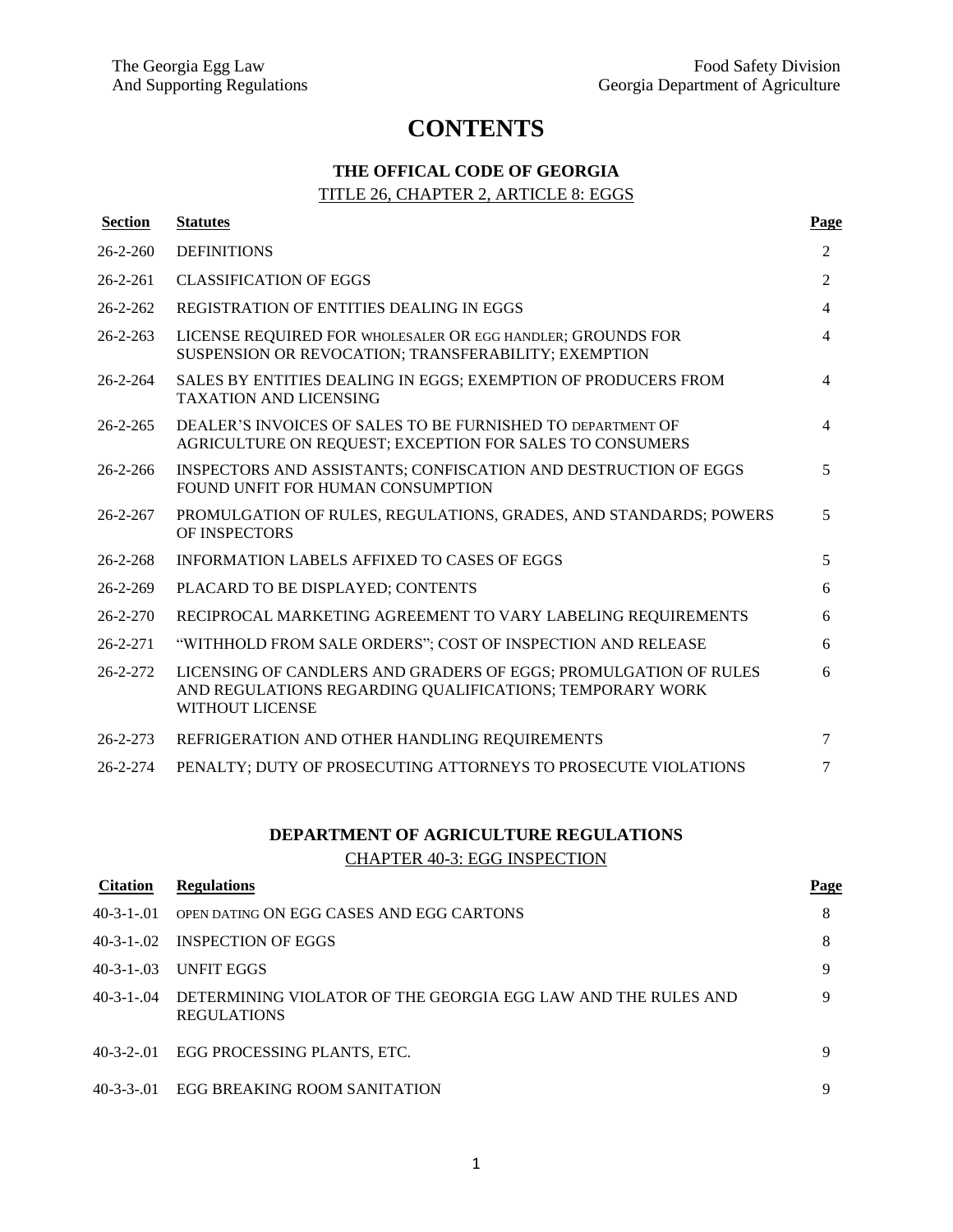#### **TITLE 26. FOOD, DRUGS, AND COSMETICS CHAPTER 2. STANDARDS, LABELING, AND ADULTERATION OF FOOD ARTICLE 8. EGGS**

#### **§ 26-2-260. DEFINITIONS**

As used in this article, the term:

- (1) **"Cold storage"** means protected storage in a refrigerated place.
- (2) **"Commerce"** means interstate, foreign, or intrastate commerce.
- (3) **"Commissioner"** means the Commissioner of Agriculture of the State of Georgia.
- (4) **"Department"** means the Department of Agriculture of the State of Georgia.
- (5) **"Egg"** means the shell egg of the domesticated chicken, turkey, duck, goose, or guinea.

(6) **"Egg handler"** means any person who engages in any business in COMMERCE which involves buying or selling any EGGs, as a poultry producer or otherwise, processing any EGG PRODUCTs, or otherwise using any EGGs in the preparation of human food.

(7) **"Egg product"** means any dried, frozen, or liquid EGGs, with or without added ingredients, except products which contain EGGs only in a relatively small proportion or which historically have not been considered by consumers as products of the EGG food industry.

(8) **"Quality"** means the inherent properties of any product which determine its relative degree of excellence.

(9) **"Wholesaler"** means any person, firm, corporation, association, dealer, or broker selling or offering for sale, in or into this state, more than five cases of EGGs in any one week.

#### **§ 26-2-261. CLASSIFICATION OF EGGS**

(a) Within the intent and purpose of this article, EGGs classified as:

(1) Storage EGGs shall be construed to mean EGGs which have been in COLD STORAGE for a period of 31 days or longer; and

(2) Fresh EGGs shall be construed to mean EGGs which have been held in COLD STORAGE not longer than 30 days from the date they were packed.

(b) Each container of EGGs must be labeled to show size or weight class and standard of QUALITY.

(c) All EGGs sold or offered for sale by dealers, as designated by this article, shall be graded as to net weight and standards of QUALITY.

(1) The size or weight classes shall be: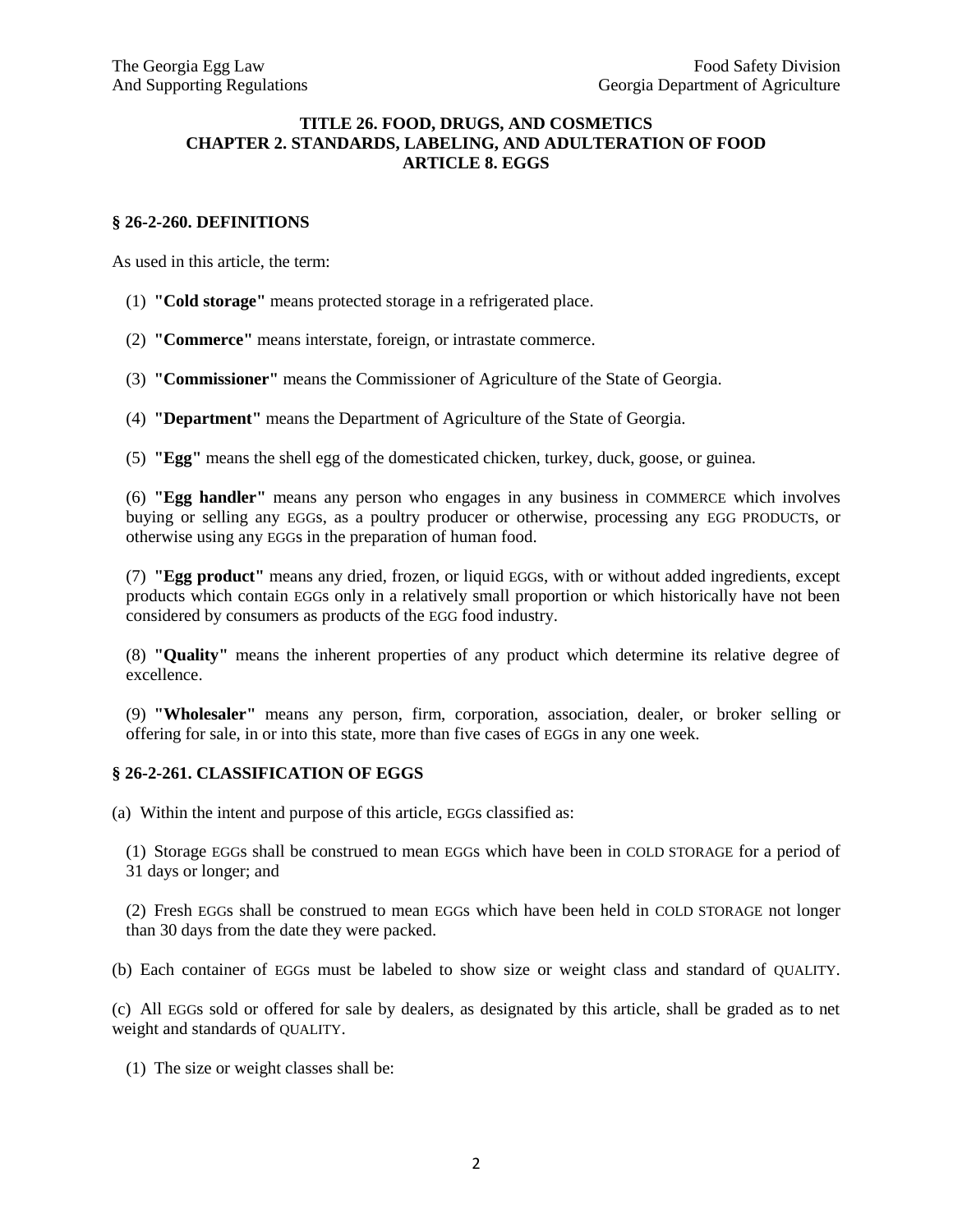#### MINIMUM NET WEIGHT

| Size or<br>Weight<br><b>Classes</b> | Minimum Net Wt.<br>Per Doz. $(Oz.)$ | For Indy. Eggs<br>at Rate Per Doz. (Oz.) | Min. Net Wt.<br>Per 30 Doz. (Lbs.) |
|-------------------------------------|-------------------------------------|------------------------------------------|------------------------------------|
| Jumbo                               | 30                                  | 29                                       | 56                                 |
| Extra Large                         | 27                                  | 26                                       | $50\frac{1}{2}$                    |
| Large                               | 24                                  | 23                                       | 45                                 |
| Medium                              | 21                                  | 20                                       | $39\frac{1}{2}$                    |
| Small                               | 18                                  |                                          | 34                                 |
| Pee Wee                             | 15                                  | 14                                       | 28                                 |

The weight tolerance, per dozen, where EGGs are sold at retail, shall be not more than two EGGs of the minimum net weight for individual EGGs at the rate per dozen. Not more than 5 percent tolerance of the minimum net weight for individual EGGs at the rate per dozen shall be allowed where EGGs are sold in wholesale lots.

(2) The QUALITY classifications for individual EGGs shall be:

(A) Grade AA:

- (i) Shell: clean, unbroken, practically normal.
- (ii) Air cell: one-eighth inch or less in depth, unlimited movement, and free or bubbly.
- (iii) Yolk: outline slightly defined, practically free from defects.
- (iv) White: firm, clear.

(B) Grade A:

- (i) Shell: clean, unbroken, practically normal.
- (ii) Air cell: three-sixteenths inch or less in depth, unlimited movement, and free or bubbly.
- (iii) Yolk: outline fairly well defined, practically free from defects.
- (iv) White: reasonably firm, clear.

#### (C) Grade B:

(i) Shell: clean to slightly stained (but not more than one thirty-second of surface if localized or one-sixteenth of surface if scattered), unbroken, abnormal.

(ii) Air cell: over three-sixteenths inch in depth, unlimited movement, and free or bubbly.

(iii) Yolk: outline plainly visible, enlarged and flattened, clearly visible germ development but no blood, other serious defects.

(iv) White: weak and watery, small blood and meat spots present (but not more than one-eighth inch in diameter aggregate).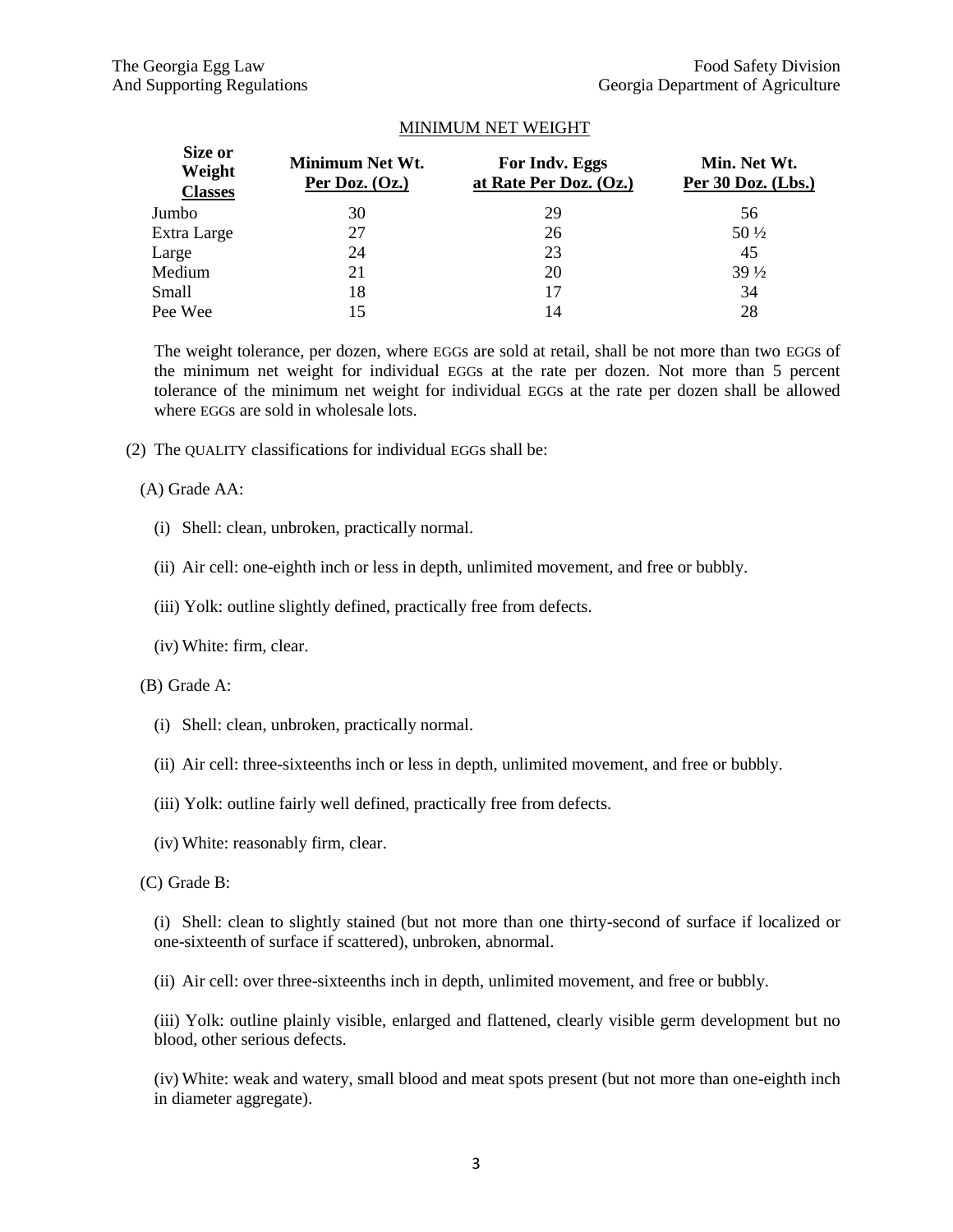(d) The *U.S. Standards, Grades, and Weight Classes for Shell Eggs*, Part 56, Subpart C, Paragraphs 56,216 and 56,217 established pursuant to the federal Agricultural Marketing Act of 1946 are adopted by reference.

(e) All of the classifications indicated in this Code section shall be determined by candling.

#### **§ 26-2-262. REGISTRATION OF ENTITIES DEALING IN EGGS**

All WHOLESALERs, commission merchants, brokers, retailers, and dealers of any kind or character who desire to sell or offer EGGs for sale in this state shall first file with the COMMISSIONER of Agriculture, upon forms furnished by the COMMISSIONER, the name of the firm or person desiring to offer EGGs for sale either by themselves or by their agent, together with the address of said firm or person and the type or kind of EGGs to be offered for sale.

#### **§ 26-2-263. LICENSE REQUIRED FOR WHOLESALER OR EGG HANDLER; GROUNDS FOR SUSENSION OR REVOCATION; TRANSFERABILITY; EXEMPTION**

(a) It shall be unlawful for any person to engage in business as a WHOLESALER or as an EGG HANDLER without first obtaining a license from the COMMISSIONER. No license issued under this article shall be suspended or revoked except for health and sanitation reasons or violations of this article and until the licensee to be affected shall be provided with reasonable notice thereof and an opportunity for hearing, as provided under Chapter 13 of Title 50, known as the "Georgia Administrative Procedure Act." Licenses issued under this article shall be valid until suspended or revoked and shall not be transferable with respect to persons or location. There shall be no fee for such license.

(b) Food sales establishments licensed under Article 2 of this chapter, known as the "Georgia Food Act," and shell EGG HANDLERs registered under the United States Department of Agriculture shell egg surveillance inspection program shall be exempt from the provisions of subsection (a) of this Code section.

#### **§ 26-2-264. SALES BY ENTITIES DEALING IN EGGS; EXEMPTION OF PRODUCERS FROM TAXATION AND LICENSING**

It shall be unlawful for any WHOLESALER, commission merchant, broker, retailer, or dealer of EGGs, either by himself or by his agent, to offer for sale in this state any EGGs if this article has not been complied with, provided that nothing in this Code section shall be construed to repeal the exemption given the producer in the sale of commodities of his own production from taxation and licensing by existing laws.

#### **§ 26-2-265. DEALER'S INVOICES OF SALES TO BE FURNISHED TO DEPARTMENT OF AGRICULTURE ON REQUEST; EXCEPTION FOR SALES TO CONSUMERS**

All dealers, wholesale or retail, shall be required to furnish to the DEPARTMENT of Agriculture upon request a copy of the invoice of each sale of EGGs, the copy of invoice to show the person or firm to whom the sale was made, the address of such person or firm, and the kind and quantity involved in such sale, provided that nothing contained in this Code section shall be construed to require the filing of a copy of the invoice of a sale to a consumer.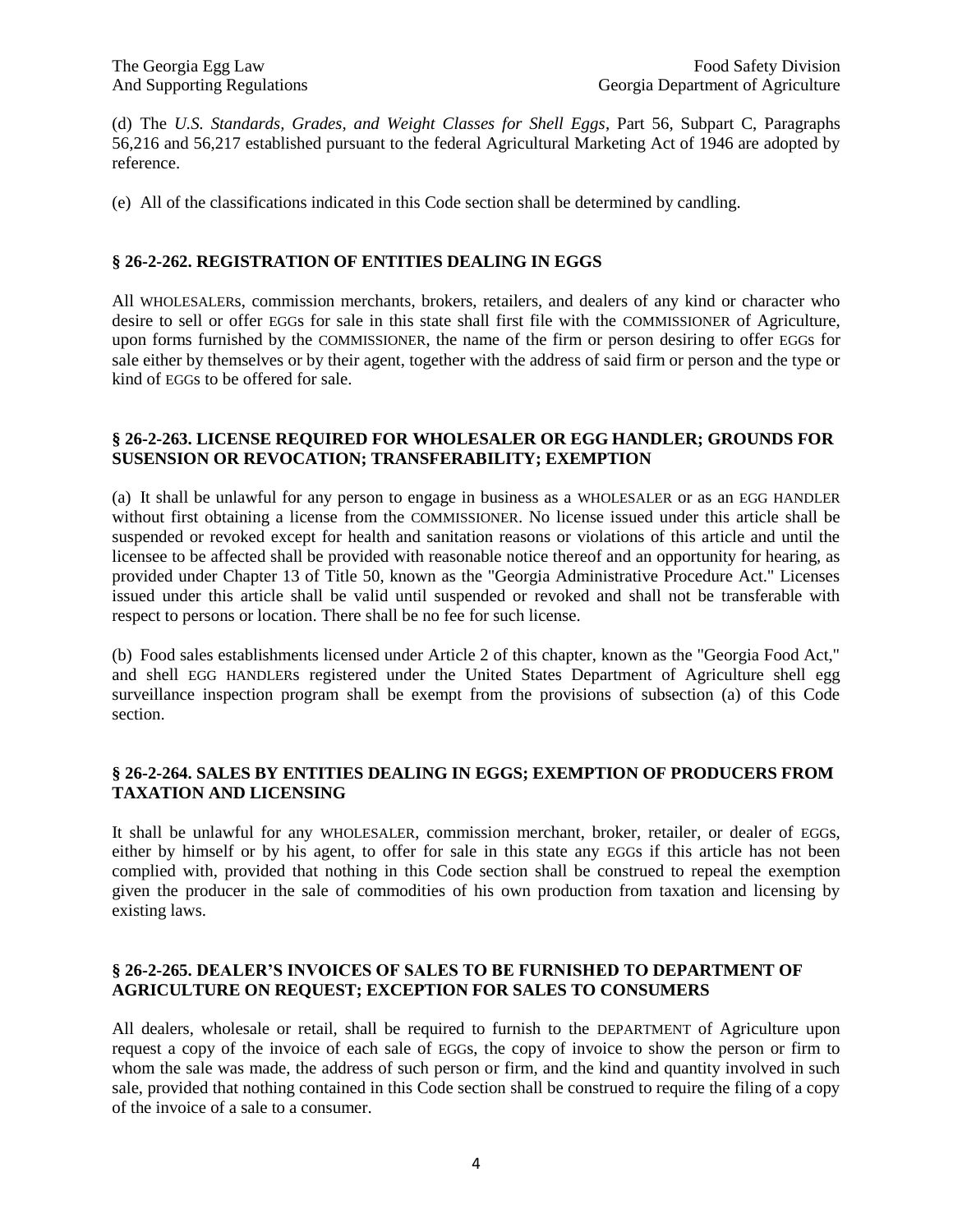#### **§ 26-2-266. INSPECTORS AND ASSISTANTS; CONFISCATION AND DESTRUCTION OF EGGS FOUND UNFIT FOR HUMAN CONSUMPTION**

(a) The COMMISSIONER of Agriculture shall instruct the agricultural sanitarians and agricultural inspectors of the DEPARTMENT of Agriculture to carry out this article. The COMMISSIONER is authorized in his discretion to select and appoint such other additional assistants as in his judgment he deems necessary to enforce this article.

(b) All such employees of the DEPARTMENT of Agriculture are authorized to confiscate and destroy all EGGs found to be unfit for human consumption.

#### **§ 26-2-267. PROMULGATION OF RULES, REGULATIONS, GRADES, AND STANDARDS; POWERS OF INSPECTORS**

The COMMISSIONER of Agriculture is authorized to promulgate, issue, and set up such additional rules, regulations, grades, standards, or otherwise as in his judgment are necessary to carry out the intent and purpose of this article. The sanitarians and inspectors authorized in Code Section 26-2-266 are authorized to exercise all the authority, powers, and privileges now delegated to the duly authorized food inspectors of the DEPARTMENT of Agriculture by existing law.

#### **§ 26-2-268. INFORMATION LABELS AFFIXED TO CASES OF EGGS**

(a) At the time of packing and candling of each case of EGGs, the producer or dealer shall affix a label not less than two inches by four inches or not less than eight square inches on one end of each case and on this label shall be legibly printed or stamped, in letters not less than one-fourth of an inch in size, the date when the EGGs were packed and candled or the expiration date, which shall not exceed 45 days from the date packed; the size and grade of the EGGs; and either the name and address of the packer or the U.S.D.A. assigned plant number or a state approved plant identification code. The name of the state of origin may be given. When EGGs are sold in cartons, the cartons must show the date packed or the expiration date, which shall not exceed 45 days from the date packed, and the grade and size, together with either the name and address of the packer or the U.S.D.A. assigned plant number or a state approved plant identification code. The state of origin may also be given.

(b) Abbreviations of any words in the classification or in designating the grade and size shall not be permitted. The information pertaining to the grade and size shall be shown in legible letters not less than one-fourth of an inch in size. The information pertaining to the name and address of the packer or the U.S.D.A. assigned plant number or a state approved plant identification code and the date packed or expiration date shall be legibly given. All wording on EGG cases and EGG cartons must be in the English language and must have prior approval from the Georgia Department of Agriculture before using.

(c) Words or phrases tending to becloud or nullify the proper classification of EGGs shall not be permitted. Each word of the classification, including the name of the state of origin, shall appear in the same size type and color in any printed advertisement. Abbreviations of any word in the classification or in designating the size and grade to which EGGs belong shall not be permitted. Every person advertising EGGs for sale, at retail or wholesale, in newspapers, by window displays, or otherwise shall set forth in the advertisement the classification as to size and grade of the EGGs offered for sale. The classification shall be set forth in letters equal in size to those advertising the EGGs for sale.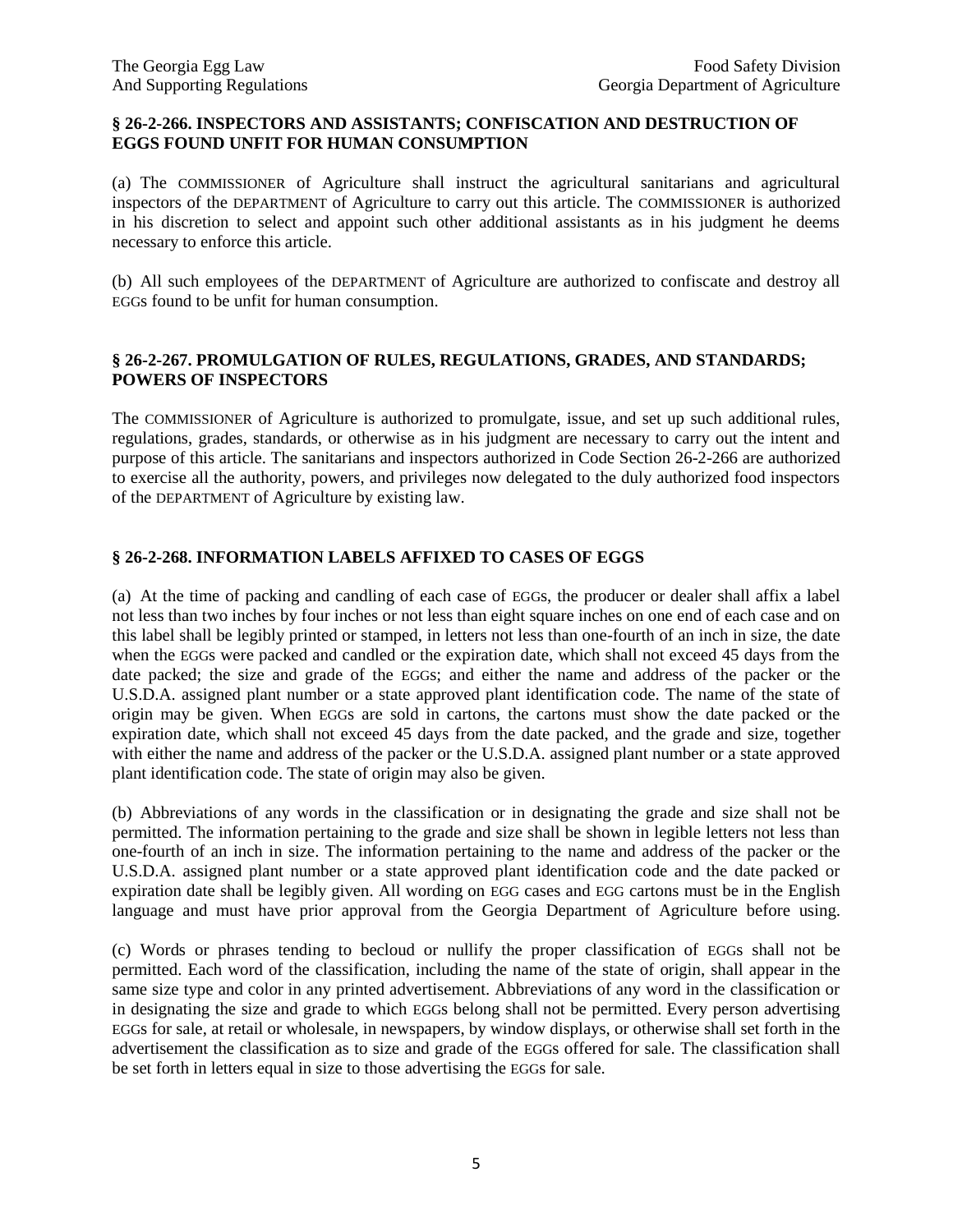#### **§ 26-2-269. PLACARD TO BE DISPLAYED; CONTENTS**

All EGGs offered for sale at retail shall be properly classified in accordance with the following specifications:

(1) A heavy cardboard or placard, not less than eight by eleven inches, shall be conspicuously displayed at all times on or over each receptacle containing EGGs offered for sale, setting forth in letters not less than one inch in height, plainly and legibly, the classification as to QUALITY and weight;

(2) The name of the state of origin of EGGs may appear on the placard;

(3) The placard shall not be required when EGGs are packed in properly labeled cartons. The EGGs therein shall be required to come up to the standard as placarded; and

(4) Restaurants, hotels, or other eating places shall be required to display a placard where it can be easily seen by customers or, in lieu thereof, to place this information on the menu.

#### **§ 26-2-270. RECIPROCAL MARKETING AGREEMENT TO VARY LABELING REQUIREMENTS**

The COMMISSIONER of Agriculture is authorized to enter into reciprocal marketing agreements with other states to vary the labeling requirements provided in this article. Such agreements shall not vary the standards of QUALITY and weights provided in this article, it being the purpose and intent of this Code section to promote and encourage interstate marketing of EGGs and to authorize variations of labeling as required in this article where such variations will promote and encourage the marketing of EGGs.

#### **§ 26-2-271. "WITHHOLD FROM SALE ORDERS"; COST OF INSPECTION AND RELEASE**

(a) Inspectors or sanitarians of the Department of Agriculture, upon determining that this article or the rules and regulations promulgated for its enforcement are being violated, may put "Withhold From Sale Orders" on all EGGs being sold or offered for sale in violation of this article or the regulations thereof and shall report the circumstances to the COMMISSIONER of Agriculture for his action.

(b) EGGs upon which "Withhold From Sale Orders" have been issued shall not be sold or otherwise disposed of until such "Withhold From Sale Orders" have been canceled by the COMMISSIONER or his duly authorized agents. The cost of the inspection and release shall be paid by the offender.

#### **§ 26-2-272. LICENSING OF CANDLERS AND GRADERS OF EGGS; PROMULGATION OF RULES AND REGULATIONS REGARDING QUALIFICATIONS; TEMPORARY WORK WITHOUT LICENSE**

Each candler and grader of EGGs offered for sale shall obtain a license from the DEPARTMENT of Agriculture at no cost, after demonstrating to the satisfaction of the DEPARTMENT his capability and qualifications as an EGG candler and grader. The COMMISSIONER of Agriculture is authorized to establish by rule and regulation the minimum qualifications for EGG candlers and graders. With the approval of the COMMISSIONER, any person may candle and grade EGGs not to exceed 14 days, pending licensing by the DEPARTMENT, provided that during this period the employer of such temporary candler and grader shall be accountable for the actions of such candler and grader while acting in such capacity.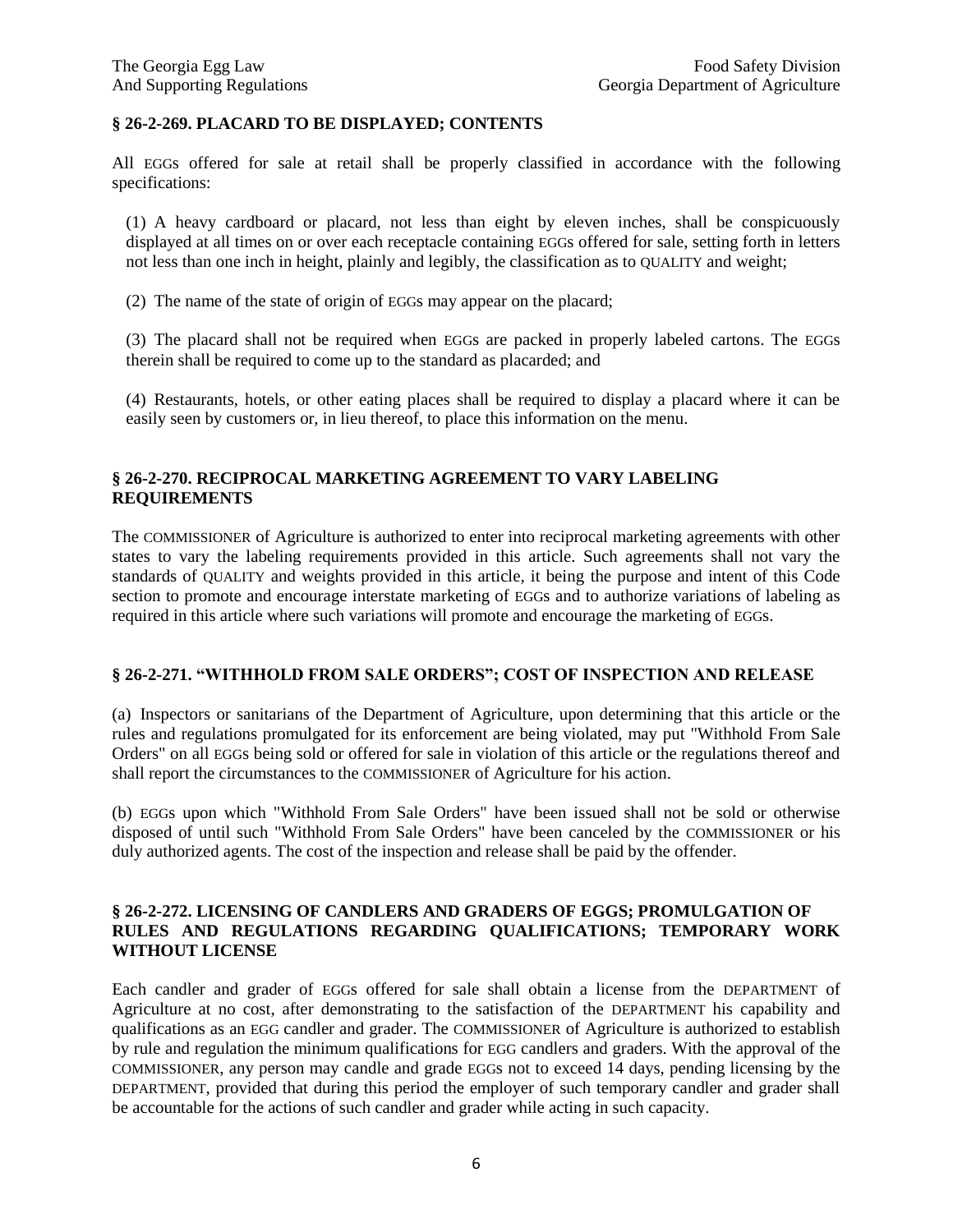#### **§ 26-2-273. REFRIGERATION AND OTHER HANDLING REQUIREMENTS**

(a) All shell EGG producers shall refrigerate EGGs upon gathering such EGGs. EGGs shall be graded and packed within a reasonable period of time from gathering.

(b) After washing, processing, and packaging, EGGs shall be transported, stored, and displayed at an ambient temperature not to exceed 45 degrees Fahrenheit until sold at retail or used by any commercial establishment or public institution.

#### **§ 26-2-274. PENALTY; DUTY OF PROSECUTING ATTORNEYS TO PROSECUTE VIOLATIONS**

Any person, firm, or corporation who violates any provisions of this article shall be guilty of a misdemeanor. It shall be the duty of the prosecuting attorney of the appropriate court to prosecute all persons charged with the violation of this article as soon as the evidence has been transmitted to them by the COMMISSIONER of Agriculture.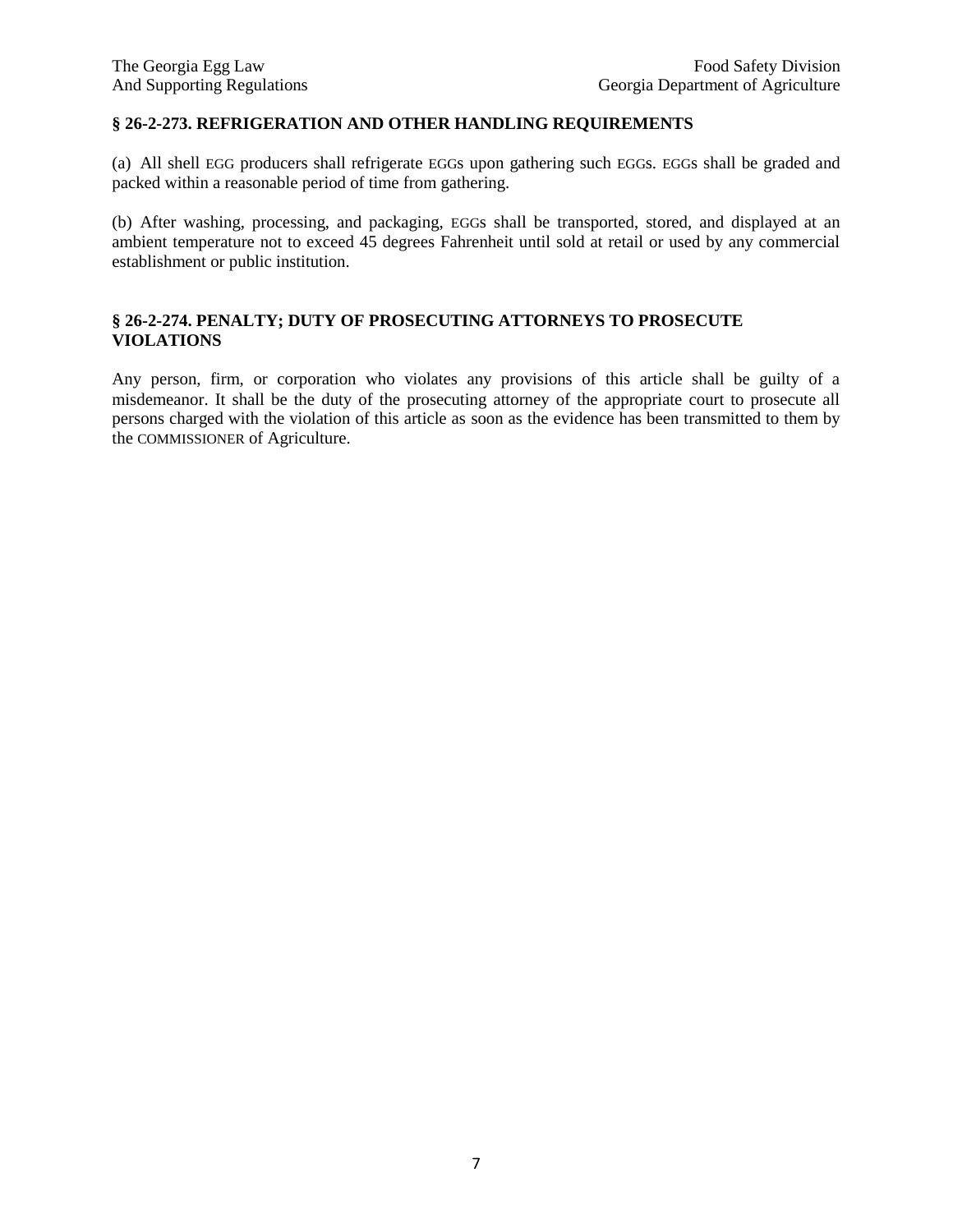#### **RULES**

#### **OF GEORGIA DEPARTMENT OF AGRICULTURE**

#### **40-3 EGG INSPECTION**

#### **CHAPTER 40-3-1 LABELING, INSPECTION, VIOLATIONS**

**40-3-1-.01 Open Dating on Egg Cases and Egg Cartons.** All eggs that are sold, offered for sale or stored for sale at retail or wholesale shall use an OPEN DATE to express the PACKing DATE or the EXPIRATION DATE.

(a) Definitions:

1. **Open Date:** Means the use of letters (for the month) together with number(s) (for the day of the month).

2. **Pack Date:** Means the date the eggs were washed, candled, and packed.

3. **Expiration Date:** Means the last date the eggs shall be sold at retail or wholesale.

(b) Manner of Expressing the OPEN DATE: OPEN DATING shall consist of a combination of three letters (for the month abbreviation) and number(s) for the day of the month. Example: JUN 10

(c) Manner of Expressing the PACK DATE: A PACK DATE shall be the use of an OPEN DATE (as defined in 40-3-1-.01(b) of these Regulations) with no words, numbers or letters preceding or following the OPEN DATE. Example: JUN 10

(d) Manner of Expressing the EXPIRATION DATE: An EXPIRATION DATE shall be the use of an OPEN DATE (as defined in 40-3-1-.01(b) of these Regulations) preceded by the abbreviation "Exp." [Example: EXP Jun 10] or the use of an OPEN DATE (as defined in 40-3-1-.01(b) of these Regulations) preceded by the term "Sell By" [Example: Sell by JUN 10], or "Not to be Sold After" [Example: Not to be Sold After JUN 10]; or "Best Before" [Example: Best Before JUN 10] or words of similar import. The EXPIRATION DATE shall not exceed 45 days from the date packed.

(e) Prohibited Acts: The following acts and the causing thereof are hereby prohibited.

1. Eggs are not to be sold or offered for sale at retail or wholesale after the EXPIRATION DATE.

2. Eggs are not to be sold or offered for sale that do not meet the *U.S. Standards, Grades, and Weight Classes for Shell Eggs* Part 56, Subpart C, Paragraphs 56.216 and 56.217 established pursuant to the Federal Agricultural Marketing Act of 1946.

**40-3-1-.02 Inspection of Eggs.** The Commissioner of Agriculture, or his authorized representative, shall have the authority, right and privilege to enter the place of business of any wholesaler, retailer, warehouse, cold storage house, or other storage places, trucks or carriers where eggs are stored and inspect any eggs therein; and, shall have the right and privilege to inspect all books, records and invoices that, in their judgement, would enable them to make a more accurate examination or inspection of eggs.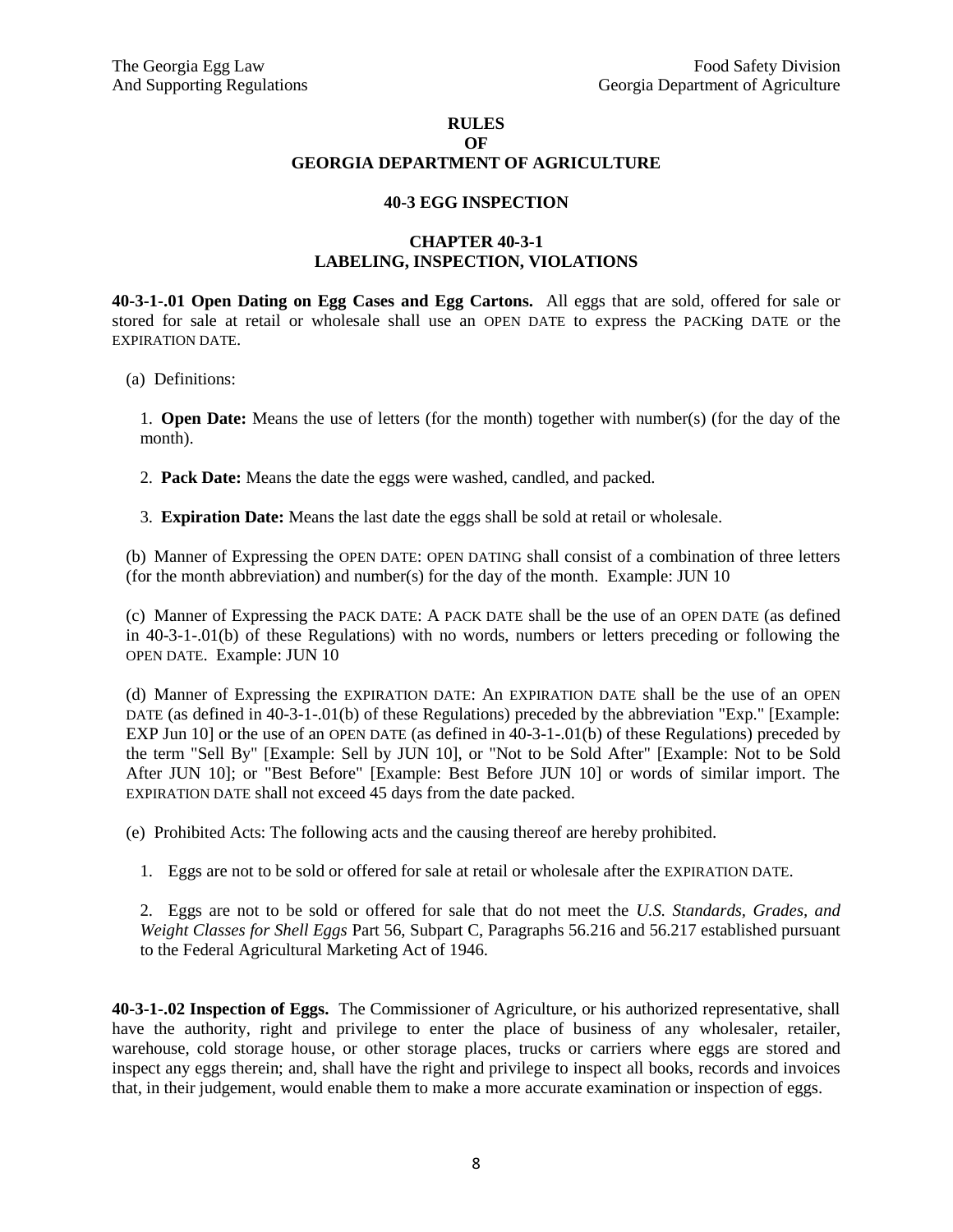**40-3-1-.03 Unfit Eggs.** No person shall sell, offer or expose for sale, or have in his possession for sale, eggs for human consumption that are inedible or adulterated. Eggs that are filthy, putrid, decomposed, or otherwise unfit for food in whole or in part, shall be deemed to be adulterated. Eggs which contain black rots, white rots, mixed rots, (addled eggs), sour eggs with green whites, eggs with stuck yolks, moldy eggs, eggs showing blood rings, eggs containing embryo chicks (at or beyond the blood ring stage), or any other eggs that are filthy, decomposed, or putrid shall be deemed to be inedible.

#### **40-3-1-.04 Determining Violator of the Georgia Egg Law and the Rules and Regulations.**

(1) For the purpose of determining who is responsible for a violation of Section 26-2-261 of the Official Code of Georgia Annotated it will be presumed that a shipment of eggs was of the same grade when delivered to the retailer as shown by the inspection at the end of a five day period following their delivery to the seller provided the retailer has kept the eggs until the time of inspection under refrigeration of a temperature of not more than 45 degrees Fahrenheit.

(2) The packer will be presumed to be responsible for all labeling and dating on cases and cartons of eggs.

#### **CHAPTER 40-3-2 EGG PROCESSING PLANTS**

**40-3-2-.01 Egg Processing Plants, Etc.** No person shall operate an egg processing plant, and egg candling room or an egg breaking plant before the plant has been approved by the Commissioner of Agriculture or his duly authorized agent.

#### **CHAPTER 40-3-3 EGG BREAKING ROOM SANITATION**

#### **40-3-3-.01 Egg Breaking Room Sanitation.**

(1) Minimum Requirements: Minimum Requirements for Egg Breaking Rooms shall be as follows:

- (a) The floor shall be constructed of smooth concrete or tile, with proper drainage facilities.
- (b) The room shall be so constructed as to be equipped with hot and cold running water.

(c) The walls shall be so constructed that at least six (6) feet of the wall space, from floor level, shall be constructed of a washable material.

- (d) The lighting shall be sufficient and adequate.
- (e) All openings shall be screened.
- (f) All equipment shall be of stainless steel, or its equivalent, to assure proper sanitation.
- (g) Refrigeration shall be adequate to assure standards of quality.